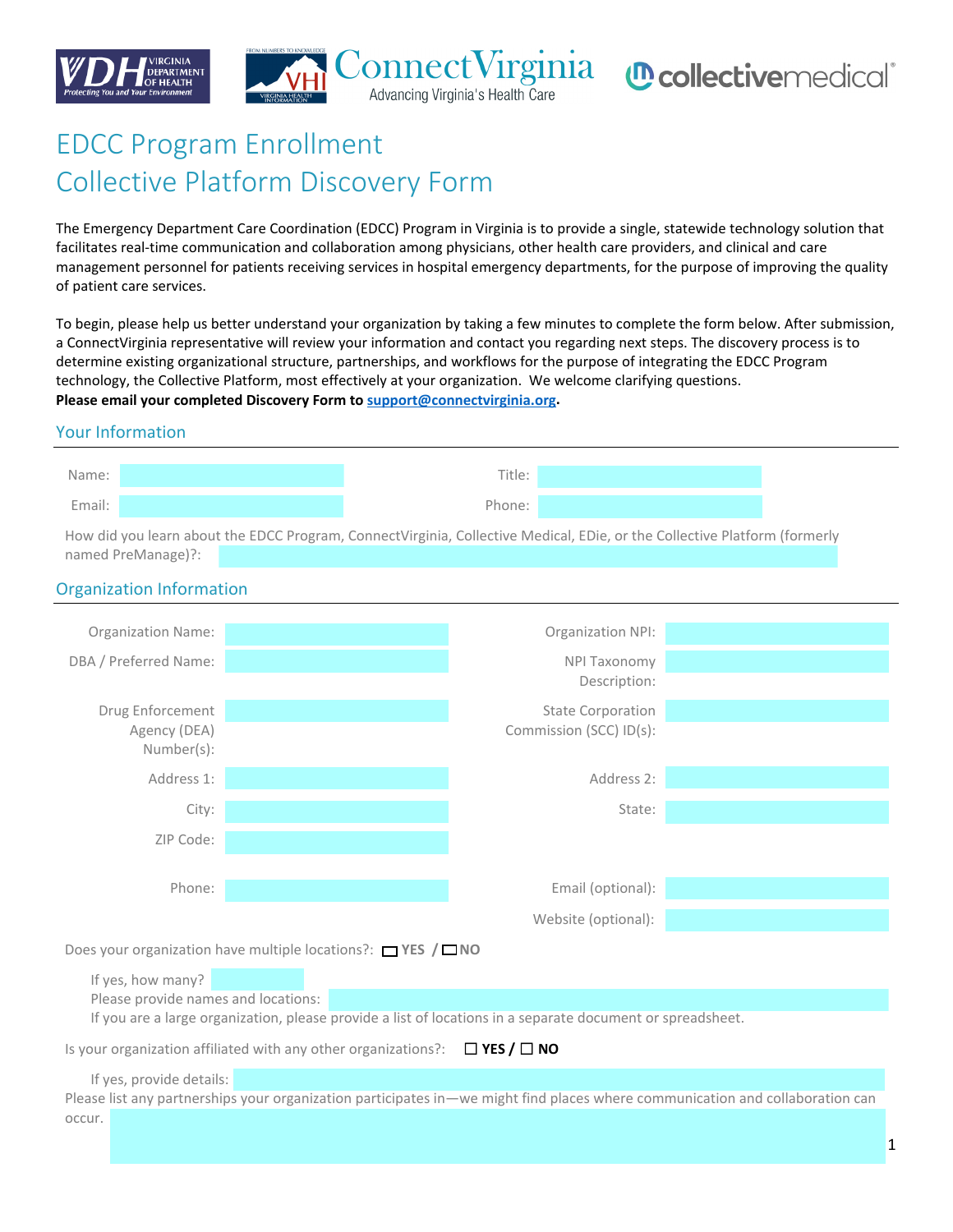



## Contact Information **Primary Contact:** Name: Title: The Contract of the Contract of the Contract of the Contract of the Contract of the Contract of the Contract of the Contract of the Contract of the Contract of the Contract of the Contract of the Contract of t Email: Phone: Office Hours (optional): **Designated Signatory for the EXCHANGE Trust Agreement (if different from name above):** Name: Title: The Contract of the Contract of the Contract of the Contract of the Contract of the Contract of the Contract of the Contract of the Contract of the Contract of the Contract of the Contract of the Contract of t Email: Phone: Office Hours (optional): **Clinical Contact:** Name: Title: The Contract of the Contract of the Contract of the Contract of the Contract of the Contract of the Contract of the Contract of the Contract of the Contract of the Contract of the Contract of the Contract of t Email: Phone: Office Hours (optional): **IT Contact:** Name: Title: The Contract of the Contract of the Contract of the Contract of the Contract of the Contract of the Contract of the Contract of the Contract of the Contract of the Contract of the Contract of the Contract of t Email: Phone: Office Hours (optional): **Accounts Payable (A/P) Contact:** Name: Title: The Contract of the Contract of the Contract of the Contract of the Contract of the Contract of the Contract of the Contract of the Contract of the Contract of the Contract of the Contract of the Contract of t Email: Phone: Mailing Address (if different from above): Office Hours (optional):

#### Personnel & Patient Services Information

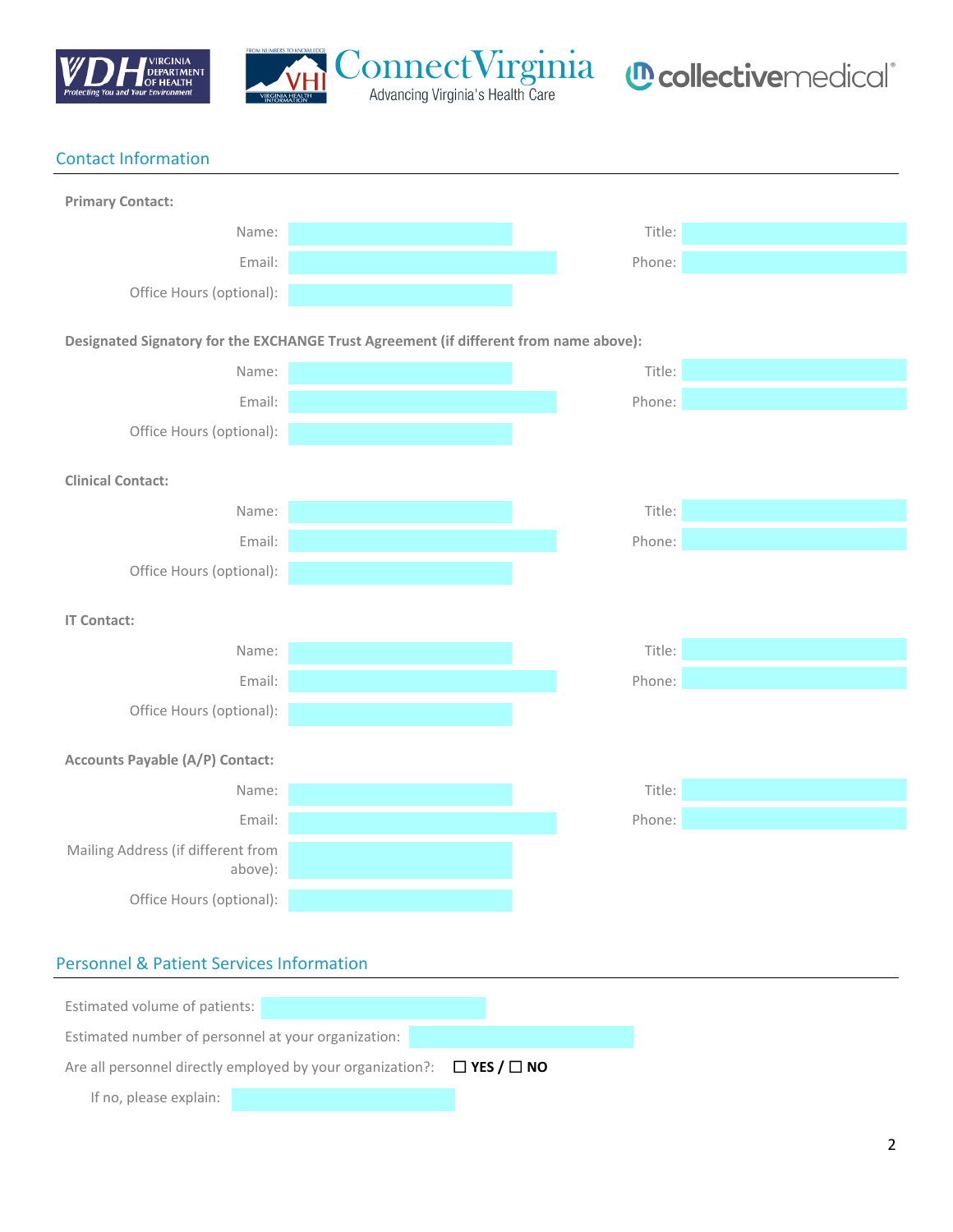



| What types of providers do you have on staff? (e.g., MD, DO, PA, NP, RN, LCSW, MA, etc.):                                                                                                                                                                                                                                                         |  |  |  |  |  |
|---------------------------------------------------------------------------------------------------------------------------------------------------------------------------------------------------------------------------------------------------------------------------------------------------------------------------------------------------|--|--|--|--|--|
| Does your organization have staff who participate in case management?                                                                                                                                                                                                                                                                             |  |  |  |  |  |
| Does your organization have dedicated staff for utilization review?                                                                                                                                                                                                                                                                               |  |  |  |  |  |
| Please provide a brief description of patient services provided by your organization:                                                                                                                                                                                                                                                             |  |  |  |  |  |
| Please classify your organization according to your own definitions (e.g., PCP, FQHC, SNF, behavioral health, SUD, etc.):                                                                                                                                                                                                                         |  |  |  |  |  |
|                                                                                                                                                                                                                                                                                                                                                   |  |  |  |  |  |
| Are any of your providers or patient services protected under 42 CFR Part 2 (e.g., substance abuse treatment, etc.):                                                                                                                                                                                                                              |  |  |  |  |  |
| How long does your organization define a patient as 'active'?:                                                                                                                                                                                                                                                                                    |  |  |  |  |  |
| Is there any additional information regarding your personnel or patient services that would be beneficial to note?:                                                                                                                                                                                                                               |  |  |  |  |  |
| Line of Business & Program Information                                                                                                                                                                                                                                                                                                            |  |  |  |  |  |
| What lines of business do your organization currently provide services for? (e.g., commercial, Medicaid, Medicare, self-pay, etc.):<br>Note: Those who accept Medicare/Medicaid may receive priority to onboard in Virginia.                                                                                                                      |  |  |  |  |  |
| Does your organization accept financial risk for any or all of your patient population?: (financial risk includes an entity that takes<br>upside only (gain sharing), upside/downside (risk sharing), as well as fully capitated risk for any population.)                                                                                        |  |  |  |  |  |
| Does your organization participate in any incentive or innovation programs? (e.g., CPC+, ED reduction grant, chronic condition<br>management, etc.): $\Box$ YES / $\Box$ NO                                                                                                                                                                       |  |  |  |  |  |
| If yes, please describe the program(s), staffing resources, and any reporting measures:                                                                                                                                                                                                                                                           |  |  |  |  |  |
| $\Box$ YES / $\Box$ NO/ $\Box$ NO, but may in the future<br>Does your organization have a network of SNF partners?:                                                                                                                                                                                                                               |  |  |  |  |  |
| Please list names of the facilities.<br>If yes, how many SNF partners?:                                                                                                                                                                                                                                                                           |  |  |  |  |  |
| Please list any initiatives your organization participates in, especially if around the Emergency Department or high-risk patients-<br>we might find ways to help you.                                                                                                                                                                            |  |  |  |  |  |
| <b>Technical Information</b>                                                                                                                                                                                                                                                                                                                      |  |  |  |  |  |
| $\Box$ YES / $\Box$ NO<br>Does your organization currently use an EMR / EHR?:                                                                                                                                                                                                                                                                     |  |  |  |  |  |
| If yes, which one?:                                                                                                                                                                                                                                                                                                                               |  |  |  |  |  |
| Does your organization have IT resources available?:<br>$\Box$ YES / $\Box$ NO                                                                                                                                                                                                                                                                    |  |  |  |  |  |
| Are they provided by an outside party?:<br>$\Box$ YES / $\Box$ NO                                                                                                                                                                                                                                                                                 |  |  |  |  |  |
| The Collective Platform (formerly called 'PreManage') requires a 'Patient File' to be provided to Collective Medical on a regular<br>interval (.e.g, daily, weekly, or monthly). This file would include basic patient demographic and provider information. Would your<br>organization be able to meet this requirement?: $\Box$ YES / $\Box$ NO |  |  |  |  |  |
|                                                                                                                                                                                                                                                                                                                                                   |  |  |  |  |  |